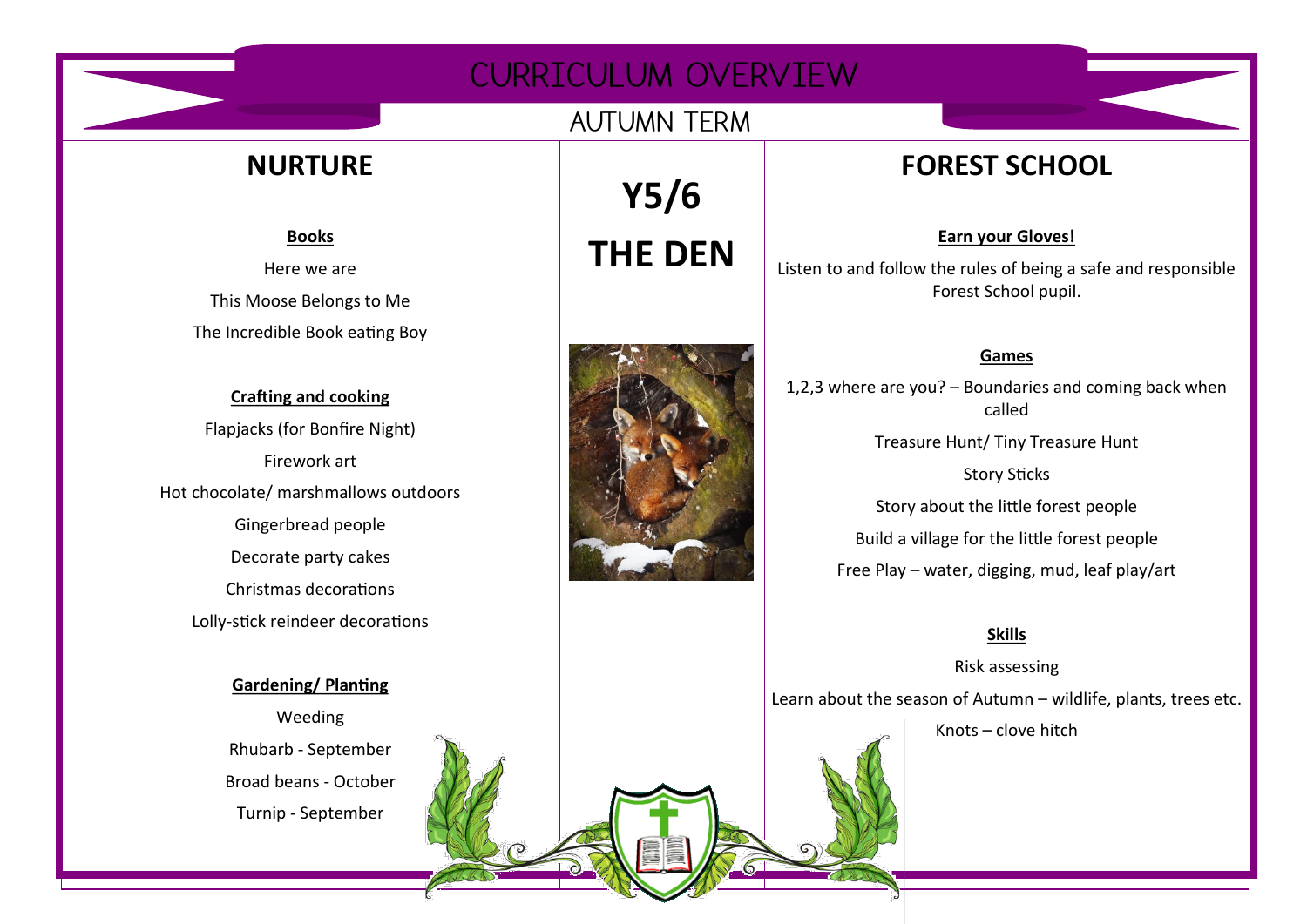# CURRICULUM OVERVIEW

### SPRING TERM

### **NURTURE**

**Books** The Great paper caper Oscar and the Bat Stuck

### **Crafting and cooking** Ready-rolled puff pastry tarts Pancakes Chocolate nests (Easter) Easter cards

**Gardening/ Planting** Strawberries – January - April Tomatoes – February - April Peas – March - May

**Y5/6 THE DEN**



### **FOREST SCHOOL**

#### **Games**

1,2,3 where are you? Treasure Hunt Outdoor kitchen/café Free Play – water, digging, mud, leaf play/art

#### **Skills**

Risk assessing Learn about the season of Spring – wildlife, plants, trees etc. Knots – recap clove hitch, square lashing Loppers, bow saw Den building